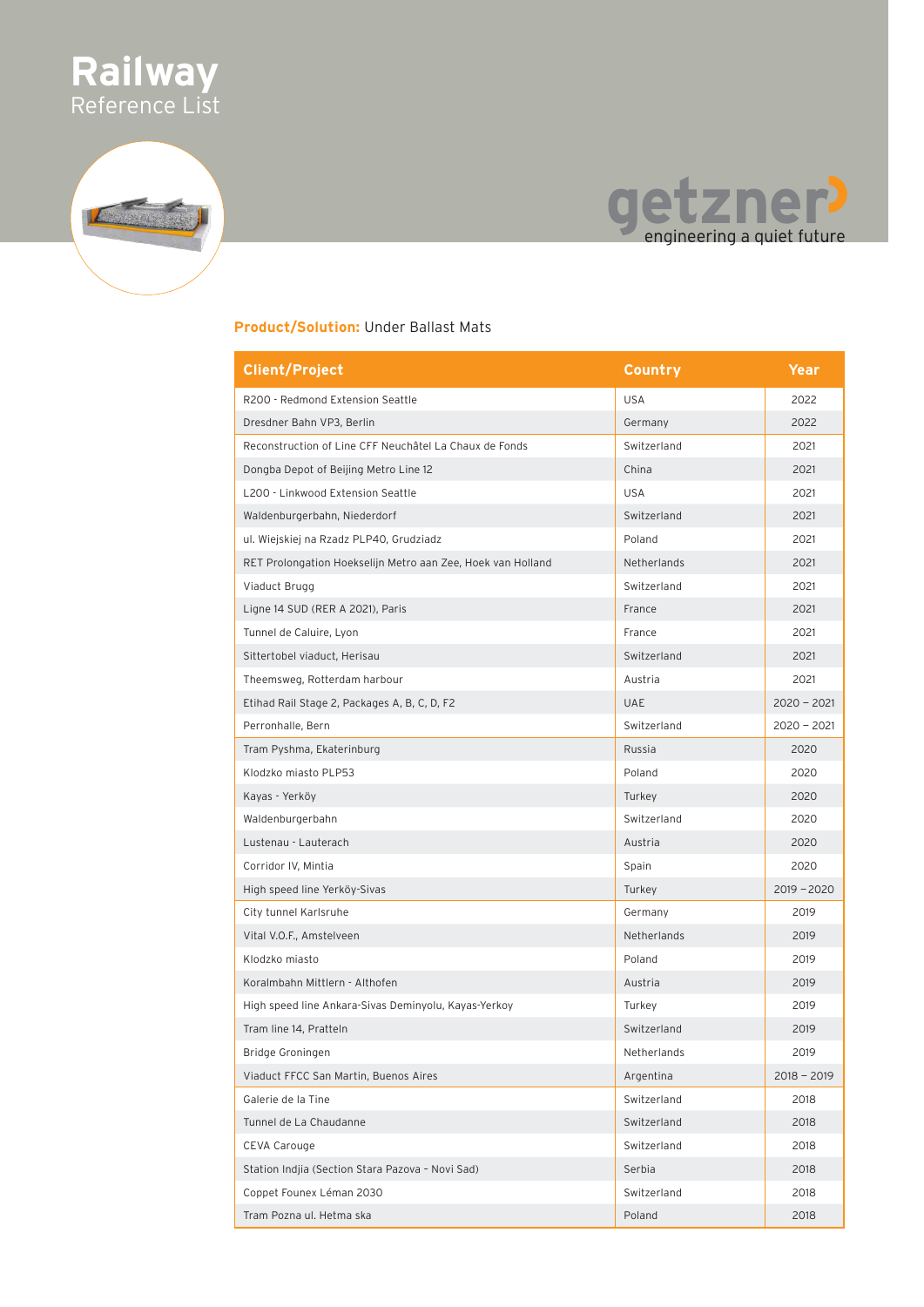

### getzner?

| <b>Client/Project</b>                                      | Country        | Year          |
|------------------------------------------------------------|----------------|---------------|
| Botlekbrug (bridge), Rotterdam                             | Netherlands    | 2018          |
| Schönbuchbahn, Holzgerlingen                               | Germany        | 2018          |
| Pohang - Ulsan Line                                        | South Korea    | 2018          |
| Dongducheon - Yeoncheon Line                               | South Korea    | 2018          |
| HSL Karlsruhe - Basel, western rail track Weil - Haltingen | Germany        | 2018          |
| U2 - Wallstraße 18, Berlin                                 | Germany        | 2018          |
| Casablanca - Rabat Extension                               | Marocco        | 2018          |
| Suin Line                                                  | South Korea    | 2018          |
| Hinterrhein bridge Reichenau                               | Switzerland    | 2018          |
| Ankara – Sivas (section 1: Yerköy – Sivas)                 | Turkey         | 2018          |
| Pont de Marly le Roi (bridge)                              | France         | 2018          |
| Ceneri basis tunnel between Bellinzona and Vezia           | Switzerland    | 2017          |
| Spitalska, Bratislava                                      | Slovakia       | 2017          |
| Hamburger Hochbahn U4 Hafencity Extension                  | Germany        | 2017          |
| New construction U5 Alexanderplatz, Berlin                 | Germany        | 2017          |
| BBV Den Haag                                               | Netherlands    | 2017          |
| Dongducheon - Yeoncheon Railway, Seoul                     | South Korea    | 2017          |
| Light rail Ulm, Line 2, lot 1                              | Germany        | 2017          |
| Tram Liberec, Masarykova street, Praha                     | Czech Republic | 2017          |
| Railway station undercrossing, St. Gallen                  | Switzerland    | 2017          |
| Reconstruction railway station Lustenau                    | Austria        | 2017          |
| Line 10 Birseck (Lot 1 and 2)                              | Switzerland    | 2017          |
| Track maintenance Giubiasco                                | Switzerland    | 2017          |
| Bela Reka - tunnel with reduced ballast height             | Serbia         | 2017          |
| Hagastaden tunnel, Stockholm                               | Sweden         | 2017          |
| ÖBB track Lustenau - Lauterach                             | Austria        | 2017          |
| Reconstruction Schubertviertel, St. Valentin               | Austria        | 2017          |
| Entrance track into main station Innsbruck                 | Austria        | 2017          |
| IKD Kosice: Modernization of the tram line                 | Slovakia       | 2017          |
| London Bridge - Thameslink Programme                       | United Kingdom | $2013 - 2017$ |
| ÖBB ongoing maintenance                                    | Austria        | $2012 - 2017$ |
| <b>Tunnel Rekawinkel</b>                                   | Austria        | 2016          |
| Krasnokazarmenny Pereulok - Test track Moscow Tram         | Russia         | 2016          |
| Heavy haul in Mexico - open track and turnouts             | Mexico         | 2016          |
| Desjardin Bridge, Ontario                                  | Canada         | 2016          |
| Aurachtal bridge, Emskirchen                               | Germany        | 2016          |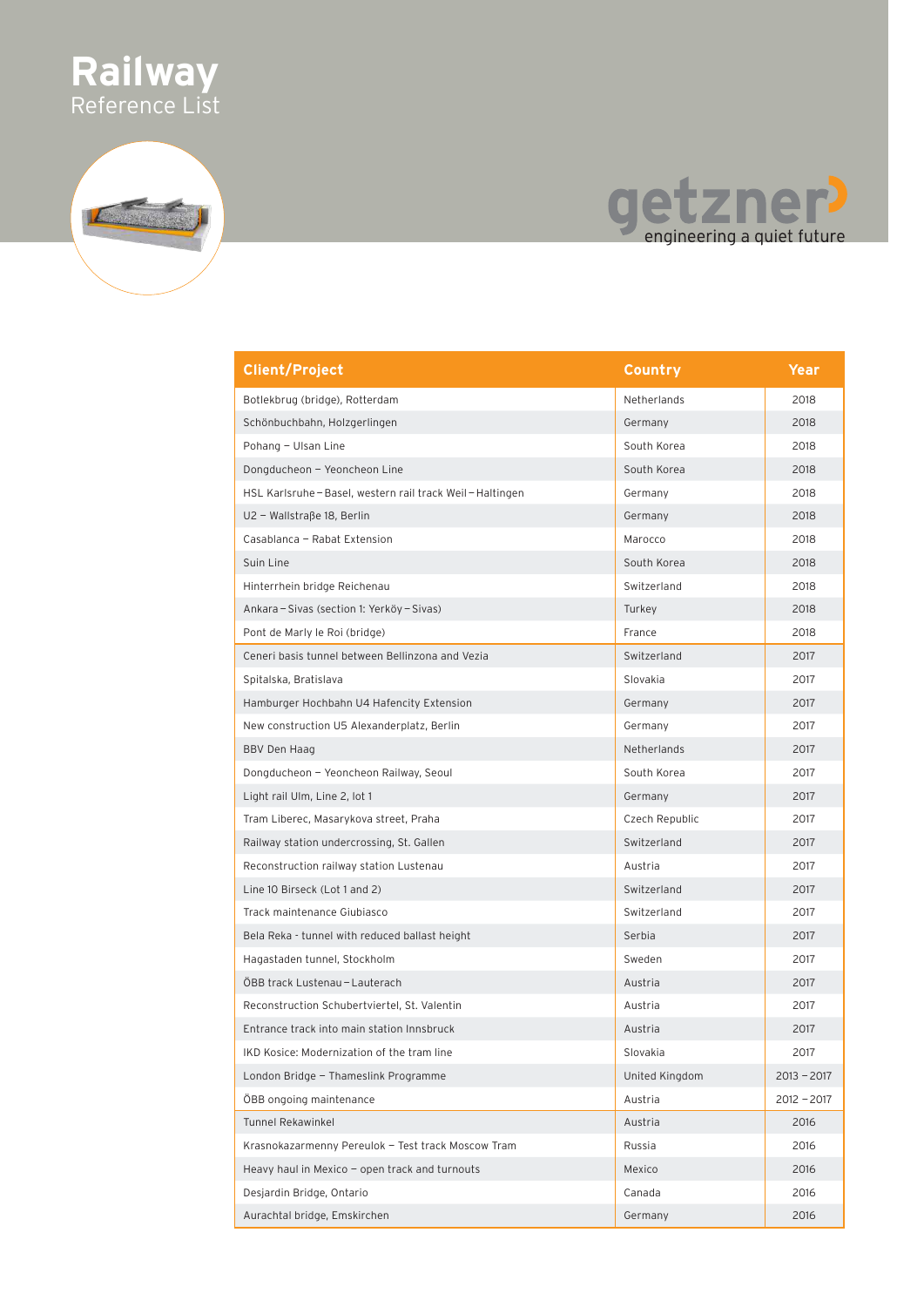

# getzner!

| <b>Client/Project</b>                              | Country     | Year          |
|----------------------------------------------------|-------------|---------------|
| Baypark to Bayfair link (upgrade)                  | New Zealand | 2016          |
| Junction Halle - Ballast trough Delitzscher Straße | Germany     | 2016          |
| Nürnberg - Ebensfeld, train station Erlangen       | Germany     | 2016          |
| FFM Süd, City tunnel, Konstablerwache, Frankfurt   | Germany     | 2016          |
| OV Saal                                            | Netherlands | 2016          |
| Project Almere                                     | Netherlands | 2016          |
| Railway station Muri                               | Switzerland | 2016          |
| Renovation of RER A, Paris                         | France      | 2016          |
| Strängnäs-Härad tunnel                             | Sweden      | 2016          |
| OER - Railway station Shimokitazawa                | Japan       | 2016          |
| Hamburger Hochbahn - U4 Hafencity                  | Germany     | $2015 - 2016$ |
| Metro Bucuresti, Line 4                            | Romania     | $2015 - 2016$ |
| Koralmbahn, Althofen                               | Austria     | 2015          |
| Steelton Bridge, Duluth                            | Canada      | 2015          |
| Waterloo LRT                                       | Canada      | 2015          |
| Freight train bypass, St. Pölten                   | Austria     | 2015          |
| Station Toulon                                     | France      | 2015          |
| IKD Kosice 2 (modernization of Tram Kosice)        | Slovakia    | 2015          |
| Jinju-Gwangyang Railway                            | South Korea | 2015          |
| Railway traverse Aller and Wätern, Verden          | Germany     | 2015          |
| RATP Line A, Paris                                 | France      | 2015          |
| Renovation of RER C, Paris                         | France      | 2015          |
| Rhein bridge, Basel                                | Switzerland | 2015          |
| U12 Tunnel, Stuttgart 21                           | Germany     | 2015          |
| Sviller Sorbyhaugen, Oslo                          | Norway      | 2015          |
| Tobu Project, Tokyo                                | Japan       | 2015          |
| Urban railway Prilly                               | Switzerland | 2015          |
| Zurich-Wollishofen                                 | Switzerland | 2015          |
| Durchmesser line Zurich                            | Switzerland | $2013 - 2015$ |
| Bridge over A3, Eltersdorf                         | Germany     | 2014          |
| Tunnel Troisdorf                                   | Germany     | 2014          |
| Main station Graz                                  | Austria     | 2014          |
| Cross Wagram                                       | Austria     | 2014          |
| Dubravka tramway, Bratislava                       | Slovakia    | 2014          |
| Catalca Tunnel, Istanbul                           | Turkey      | 2014          |
| Georgetown Weston Go                               | Canada      | 2014          |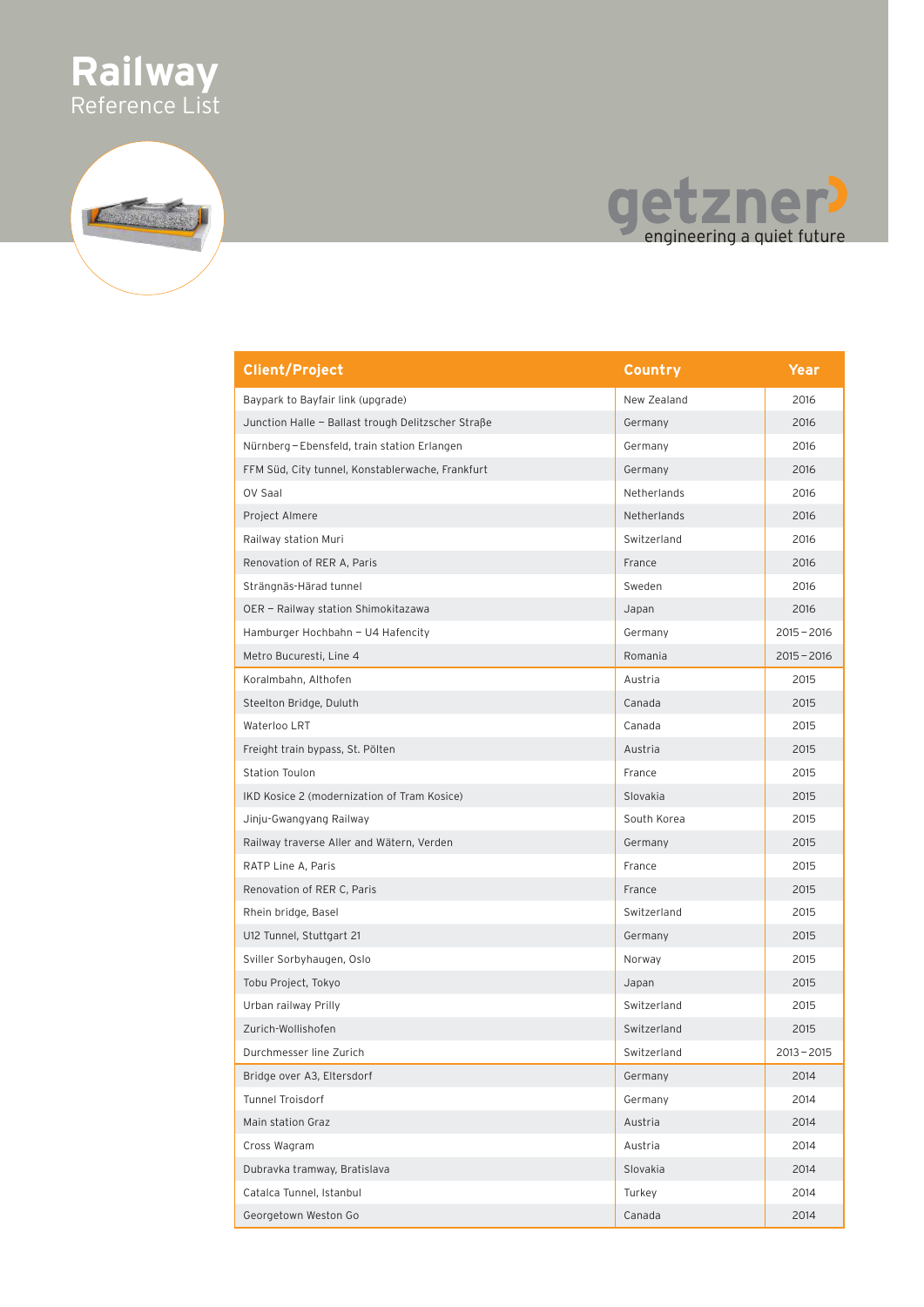

### getzner?

| <b>Client/Project</b>                       | Country        | Year          |
|---------------------------------------------|----------------|---------------|
| ABS Berlin - Dresden: cross Elsterwerda     | Germany        | 2014          |
| Beijing Metro Line 16                       | China          | 2014          |
| Tram IKD Kosice                             | Slovakia       | 2014          |
| <b>Canadian National</b>                    | Canada         | 2014          |
| West Metro Helsinki (Espoo-Helsinki)        | Finland        | 2014          |
| <b>ETS SPOOR</b>                            | Netherlands    | 2014          |
| Castor - Renovation line RER C, Paris       | France         | 2014          |
| Tunnel de Sierre                            | Switzerland    | 2014          |
| Jelenski Jarak bridge                       | Croatia        | 2014          |
| Borders Railway, Scotland                   | United Kingdom | 2014          |
| Railway station Effretikon                  | Switzerland    | 2014          |
| Rosa Parks, Paris                           | France         | $2013 - 2014$ |
| Main station Salzburg                       | Austria        | $2013 - 2014$ |
| ÖBB: various bridges and viaducts           | Austria        | $2013 - 2014$ |
| Gotthard Base Tunnel, feeder track          | Switzerland    | $2012 - 2014$ |
| Main railway station Vienna                 | Austria        | $2012 - 2014$ |
| Ettingen-Flüh, BLT - Baselland Transport AG | Switzerland    | $2011 - 2014$ |
| Maidenhead Crossrail                        | United Kingdom | 2013          |
| Beijing Lanxin Highspeed Line               | China          | 2013          |
| Basel-Constance                             | Germany        | 2013          |
| Hamburger Hochbahn                          | Germany        | 2013          |
| HONAM High Speed Line                       | South Korea    | 2013          |
| Railway station Blindenmarkt                | Austria        | 2013          |
| Railway station Lustenau                    | Austria        | 2013          |
| Railway station Schwarzach                  | Austria        | 2013          |
| Track expansion Utrecht - Vleuten           | Netherlands    | 2013          |
| Combiterminale, Fredericia                  | Denmark        | 2013          |
| Clichy Batignolles, Paris                   | France         | $2012 - 2013$ |
| Jammu-Udhampur                              | India          | $2012 - 2013$ |
| Wehrhahn-Line Dusseldorf                    | Germany        | $2012 - 2013$ |
| Beijing Metro Line 10                       | China          | 2012          |
| London Underground                          | England        | 2012          |
| Stuttgart tram / Line U15                   | Germany        | 2012          |
| <b>SNCF Cavaillon</b>                       | France         | 2012          |
| Main railway station Salzburg               | Austria        | 2012          |
| Priesterweg (S1), rapid transit, Berlin     | Germany        | 2012          |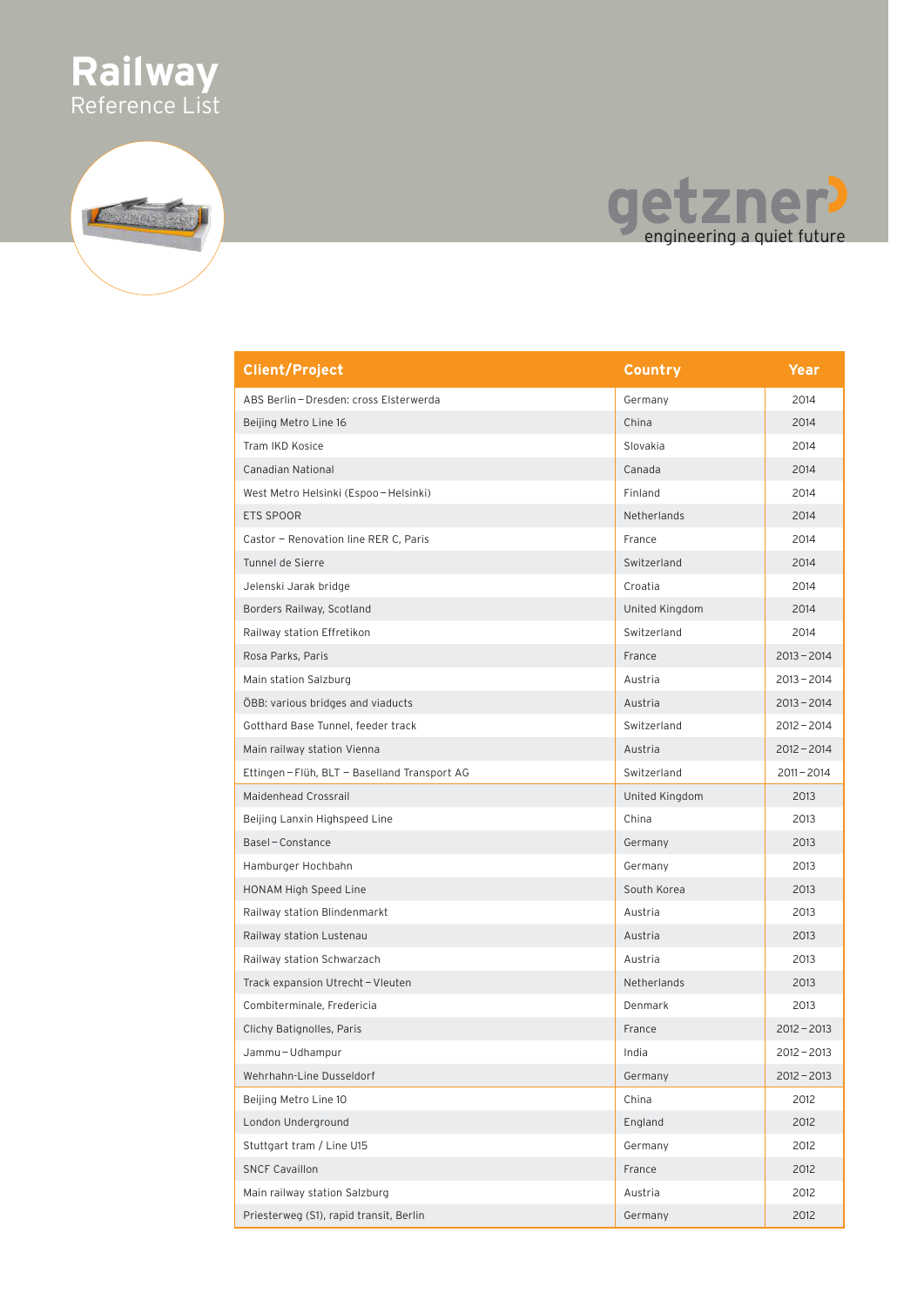

## getzner?

| <b>Client/Project</b>                           | <b>Country</b>              | Year          |
|-------------------------------------------------|-----------------------------|---------------|
| Spanische Allee (S7), rapid transit, Berlin     | Germany                     | 2012          |
| Rhine bridge                                    | Germany, Switzerl., Austria | 2012          |
| Ebertplatz, Cologne                             | Germany                     | 2012          |
| Bridge Moncton, Toronto                         | Canada                      | 2012          |
| Line E30 Railway bridge at Rzeszow              | Poland                      | 2012          |
| Line E65 Bienki Karkuty                         | Poland                      | 2012          |
| Line E30 Railway bridge at Bytom                | Poland                      | 2012          |
| RZD Sochy                                       | Russia                      | $2011 - 2012$ |
| Rapid transit, Odakyu Shimokitazawa             | Japan                       | $2011 - 2012$ |
| Zurich Cross-City Link                          | Switzerland                 | $2009 - 2012$ |
| Quebec (heavy haul)                             | Canada                      | 2011          |
| Line E30 Railway bridge at Bytom                | Germany                     | 2011          |
| Bridge Moncton, Toronto                         | Canada                      | 2011          |
| Line E30 Railway bridge at Rzeszow              | Poland                      | 2011          |
| Line E65 Bienki Karkuty                         | Poland                      | 2011          |
| Line E30 Railway bridge at Bytom                | Poland                      | 2011          |
| Fuldabridge, Bebra - Blankenheim                | Germany                     | 2011          |
| Line upgrade Karlsruhe - Basel                  | Germany                     | 2011          |
| Metro Mexico, Line 12                           | Mexico                      | 2011          |
| Hubelmatttunnel, Lucerne                        | Switzerland                 | 2011          |
| Valladolid-Pinar de Antequera, Castile and León | Spain                       | 2011          |
| Sotschi                                         | Russia                      | 2011          |
| Railway Station                                 | New Zealand                 | 2011          |
| Main station St. Pölten                         | Austria                     | 2010          |
| Alps Transit Brenner                            | Austria                     | 2010          |
| Railway station Katowice                        | Poland                      | 2010          |
| U2 viaduct redevelopment Berlin                 | Germany                     | 2010          |
| BBI-Schönefeld, Berlin                          | Germany                     | 2010          |
| Renovation Metro Athens, Line 1                 | Greece                      | 2010          |
| Reading Station Redevelopment Project           | England                     | 2010          |
| Albacete Station, Castilla - La Mancha          | Spain                       | 2010          |
| Suin Line Lot 4, Suwon-Incheon                  | South Korea                 | 2010          |
| Glattalbahn, Zurich                             | Switzerland                 | $2005 - 2010$ |
| Oshkosh Nebraska (heavy haul)                   | <b>USA</b>                  | 2009          |
| Glattal railway, Zurich                         | Switzerland                 | 2009          |
| Birs Bridge, Basel                              | Switzerland                 | 2009          |
| Tram, Dublin                                    | Ireland                     | 2009          |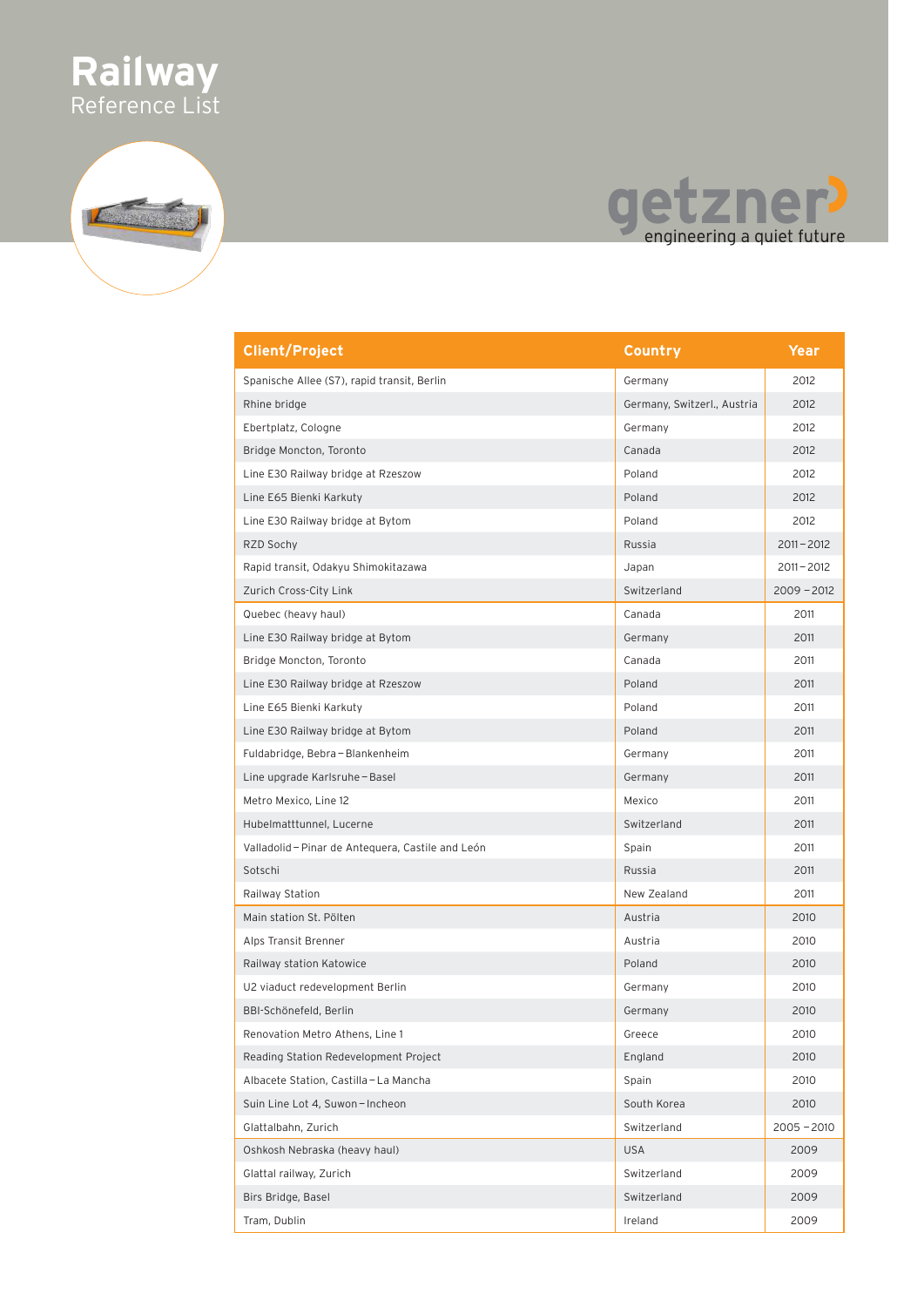

# getzner!

| <b>Client/Project</b>                                   | Country     | Year |
|---------------------------------------------------------|-------------|------|
| Southhampton tunnel                                     | England     | 2009 |
| North London Line                                       | England     | 2009 |
| London Underground                                      | England     | 2009 |
| Metro São Paulo L2                                      | Brazil      | 2009 |
| AVE La Roca - Ruidellots (customer: ADIF)               | Spain       | 2009 |
| AVE Pinar de Antequera (customer: Zarzuela SA-Empresa)  | Spain       | 2009 |
| Versailles (customer: SNCF)                             | France      | 2009 |
| Strasbourg (customer: SNCF)                             | France      | 2009 |
| Vitry sur Seine (customer: SNCF)                        | France      | 2009 |
| Tokyo (customer: Odakyu Railways)                       | Japan       | 2009 |
| TTCI Pueblo (heavy haul)                                | <b>USA</b>  | 2008 |
| Napoli, TAV Roma-Napoli                                 | Italy       | 2008 |
| Midi Station South                                      | Belgium     | 2008 |
| East London Line                                        | England     | 2008 |
| Airport Berlin                                          | Germany     | 2008 |
| Double track extension Stuttgart LRT, Line S60          | Germany     | 2008 |
| ÖBB Kufstein-Brenner Unterinntal (West Line up-grading) | Austria     | 2008 |
| Cronulla Line Sydney                                    | Australia   | 2008 |
| Project Farumbanen                                      | Denmark     | 2008 |
| Project Karlslunde                                      | Denmark     | 2007 |
| Hamburg Airport LRT, Ohlsdorf Stn.                      | Germany     | 2007 |
| Hamburg Airport LRT, Track section 5-8, Track 1         | Germany     | 2007 |
| Munich - Augsburg, Mering - Althegnenberg               | Germany     | 2007 |
| Ori Jukjeon Line                                        | South Korea | 2007 |
| Jang Hang Line                                          | South Korea | 2007 |
| ÖBB, quadruple track extension, Asten – Kleinmünchen    | Austria     | 2007 |
| ÖBB, Radonnaviadukt                                     | Austria     | 2007 |
| Milano, TAV, Stazione Rho-Pero                          | Italy       | 2007 |
| Project Uppsala Bridges                                 | Sweden      | 2007 |
| Project Falkenbergtunnel                                | Sweden      | 2007 |
| Metro Buenos Aires                                      | Argentina   | 2006 |
| Jang Hang Line: Cheona - Onyang                         | South Korea | 2006 |
| CEVA Genf 1. stagew                                     | Switzerland | 2006 |
| Pyeongtaek Station Project                              | South Korea | 2006 |
| Hamburg Airport LRT, Track section 5-8, Track 2         | Germany     | 2006 |
| Dortmund LRT, Track section 10                          | Germany     | 2006 |